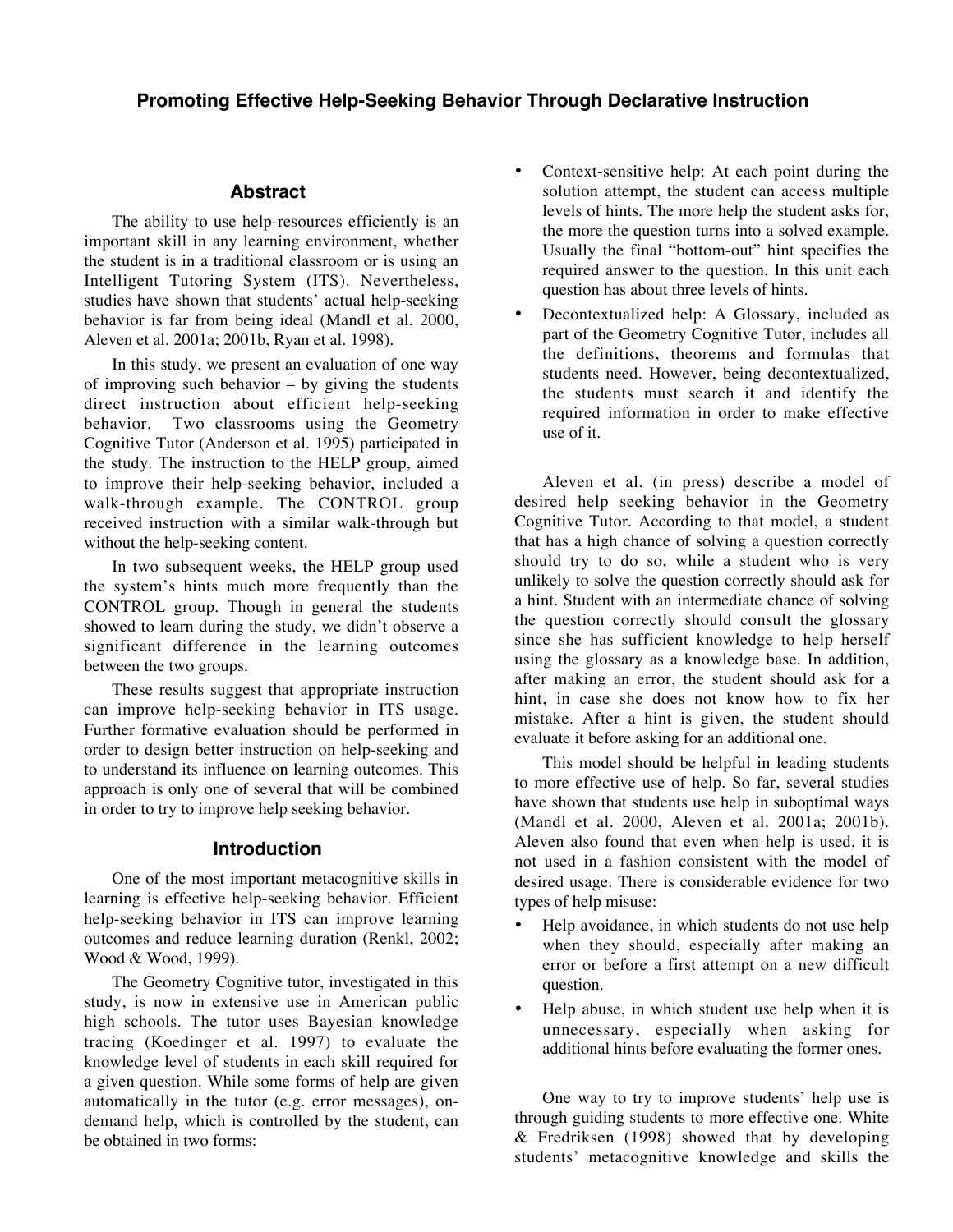students learn better. McNeil & Alibali (IR) showed that students' goals and strategies can be modified in lab settings by prompting at the beginning of an educational session. These studies suggest that appropriate instruction about desired help seeking behavior might be effective at improving that behavior.

## **Experiment**

Two classrooms from an urban high school in the Pittsburgh area participated in this study. The study was incorporated into the students' existing curriculum, and the students were proficient in working with the Geometry Cognitive Tutor.

The students were divided into two groups: the HELP group received instruction aimed to improve their help-seeking behavior. The CONTROL group received "placebo-instruction" which focused only on the subject matter without any metacognitive content. The instruction was given through a website, and students read it at their own pace. Both the HELP and CONTROL instruction led the students through solved examples in the unit the students were working on. The HELP instruction incorporated the desired help-seeking behavior into it (see figure 1).

took the one that corresponded to her progress in the curricula. Then the students went individually through the help-seeking instruction, which took about 15 minutes.

On the second day, the students went through additional 5 minutes of instruction. This time they had to solve a question. In addition to the feedback on the cognitive level, which students in both groups received, students in the HELP group received feedback on their help-seeking actions. At the end of the two weeks, the students took a post-test.

## **Results**

27 students participated in the study (14 of these students were in the HELP group and 13 were in the CONTROL group). Two metrics were used to evaluate the students' work: analysis of logs of the students' usage of the tutor, and a normalized measure of learning gain (which was calculated as the actual improvement from pre- to post-test divided by maximum possible improvement).

As in Wood & Wood (1999), we calculated the ratio of hints to errors, measured by hints/(hints+errors). This ratio was much higher for the HELP group (0.24) than for the CONTROL group

| Lets apply the first principle, ask yourself:                                                                           |                                                                        |
|-------------------------------------------------------------------------------------------------------------------------|------------------------------------------------------------------------|
| Do I have a sense of what to do?<br>To tell you the truth – I don't have a clue about what we should                    | Here is what we should do:<br>First calculate the areas of both a      |
| do. I don't know how to solve it, so I will use the available hints.<br>First calculate the areas of both a large pizza | large pizza and a small pizza.<br>Than compare three small pizzas to a |
| and a small pizza.<br>Than compare three small pizzas to a large one.                                                   | large one.                                                             |
| ok<br><<                                                                                                                |                                                                        |

(0.09). This result was marginally significant  $(F(1,21)=2.96, p=0.10),$ suggesting that the instruction encouraged more frequent help-use. However, this does not answer the question of whether the hint-requests were appropriate.

After the study, the

students reported how much attention they paid to the instruction. As might be expected, the students' selfreported attention didn't affect the help-use of the CONTROL group (the hints to errors ratios for both high- and low-attention students were 0.09). However, the students that reported paying low attention in the HELP group used much more help then those reported paying high attention (ratio of 0.12 hints to errors for high-attention students vs. 0.43 for low-attention students). This interaction was significant  $(F(1,11)=8.31, p=0.01)$ . We hypothesize that students who paid low attention to the instruction understood only that they should use help a lot, and thus engaged in hint abuse.

Across the two conditions, the students showed learning during the experiment (out of 4 possible points in each test, the average pre-test score was 1.15 and the post-test score was 1.67. This improvement was significant,  $T(0,26)=2.10$ , p=0.04).

## **Figure 1 – A snapshot from the instruction**.

Both the HELP instruction (left hand side) and the CONTROL instruction (right hand side) give the same cognitive information. In addition, the help-instruction suggests a metacognitive hint about the right way to obtain that information.

The desired help-seeking behavior, expressed in the instruction, included the following principles:

- Ask for a hint when you don't know what to do, instead of guessing.
- Read the hint before you ask for an additional one,
- Don't guess quickly after committing an error.

The study took place on 4 class days spread out across 2 weeks, during which the students worked on the tutor for approximately three hours. During the first day of the study, students took a pretest. Since the students were in different lessons of the same unit, there were several levels of pretests, and each student